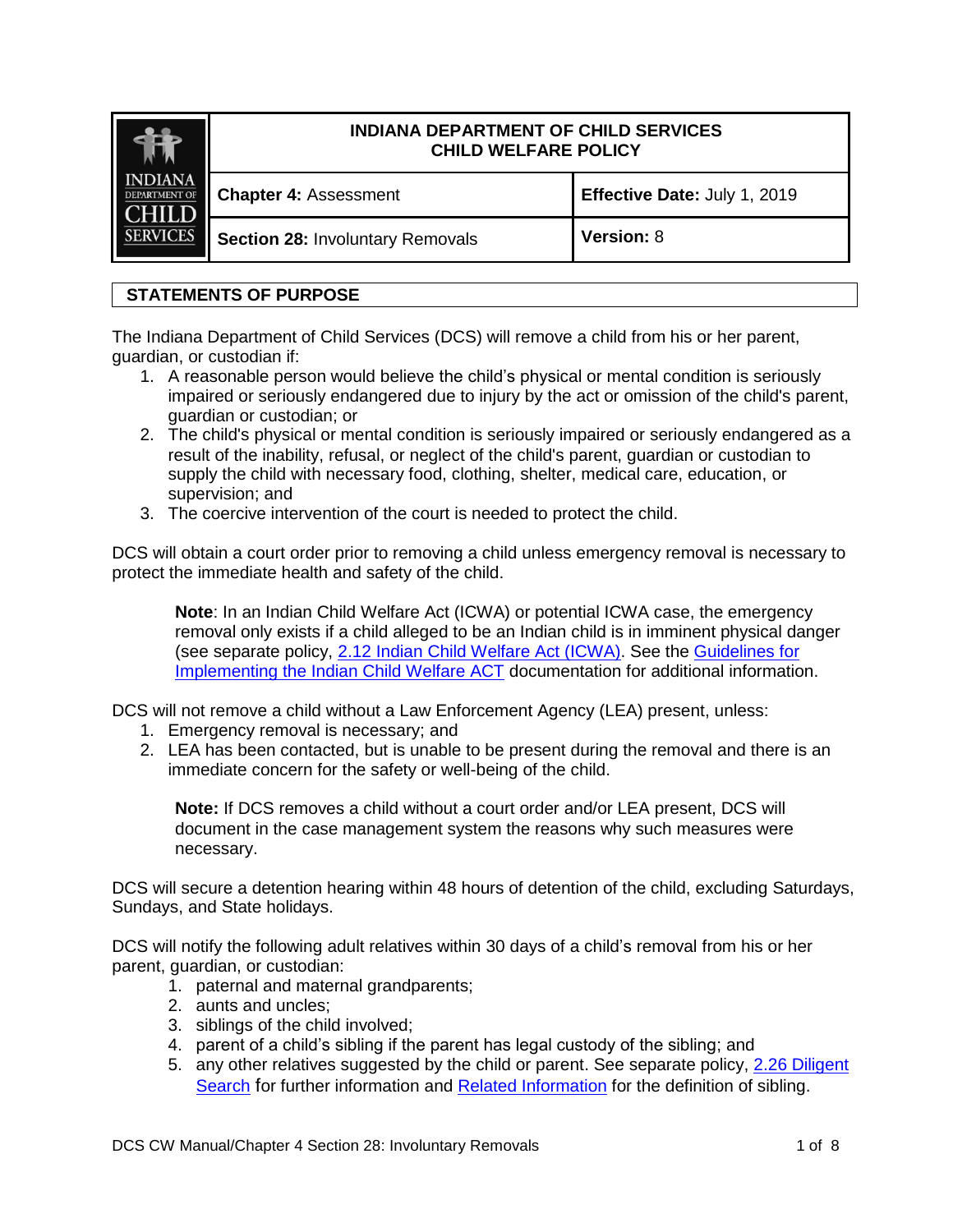The DCS local office will neither delay nor deny placement of the child in an available resource home based on the race, color, or national origin of the child or resource parent when a child who is believed to be a foreign national or an Indian child is removed due to an immediate safety concern.

DCS will notify the appropriate foreign consulate or embassy in the United States (U.S.) of the child's country of origin, as soon as possible, when DCS determines that a child believed to be a foreign national has been detained. In addition, DCS will notify the foreign consulate or embassy, when necessary, if the detained child's parents are foreign nationals. See [Practice Guidance](#page-4-0) and separate policy, 2.22 [International and Cultural Affairs](https://www.in.gov/dcs/files/2.22%20International%20and%20Cultural%20Affairs.pdf) for further guidance.

DCS will notify the Indian child's parent, Indian custodian, and the tribe, within the designated timeframe as mandated by ICWA, whenever there is a pending legal action regarding the parental rights involving a child who is believed to be a member of, or is eligible for membership of, an Indian tribe. See separate policy [2.12 Indian Child Welfare Act \(ICWA\).](https://www.in.gov/dcs/files/2.12%20Indian%20Child%20Welfare%20Act%20(ICWA).pdf)

DCS will gather the information necessary to determine eligibility for federal funding when a child is removed from the home. See [Related Information.](#page-5-0)

### Code References

- 1. IC 31-33-8-8: [Immediate removal of a child](http://iga.in.gov/legislative/laws/2019/ic/titles/031/#31-33-8-8)
- 2. IC 31-32-3-10.5 [Civil immunity for placement of a child on a waiting list for guardian ad](http://iga.in.gov/legislative/laws/2019/ic/titles/031/#31-32-3-10.5)  [litem or court appointed special advocate services](http://iga.in.gov/legislative/laws/2019/ic/titles/031/#31-32-3-10.5)
- 3. [IC 31-34-2-3: Taking a child into custody](http://iga.in.gov/legislative/laws/2019/ic/titles/031/#31-34-2-3) without court order
- 4. IC 31-34-2-6: [Documentation by person taking child into custody without court order;](http://iga.in.gov/legislative/laws/2019/ic/titles/031/#31-34-2-6)  [forms](http://iga.in.gov/legislative/laws/2019/ic/titles/031/#31-34-2-6)
- 5. IC 31-34-4: [Temporary placement of child taken Into custody](http://iga.in.gov/legislative/laws/2019/ic/titles/031/#31-34-4)
- 6. IC 31-34-3-4.5: Procedures [for notices to adult relatives and siblings](http://iga.in.gov/legislative/laws/2019/ic/titles/031/#31-34-3-4.5)
- 7. IC 31-34-3-4.7: [Notice to the child's school](http://iga.in.gov/legislative/laws/2019/ic/titles/031/#31-34-3-4.7)
- 8. [IC 31-9-2-107 \(b\):](http://iga.in.gov/legislative/laws/2019/ic/titles/031/#31-9-2-107) "Relative"
- 9. IC 34-30-2-134: [Child abuse or neglect; reporting and assisting](http://iga.in.gov/legislative/laws/2019/ic/titles/034/#34-30-2-134)
- 10. 42 USC 671 (a)(29): [Notification of Parents of Siblings](http://uscode.house.gov/view.xhtml?hl=false&edition=prelim&req=granuleid%3AUSC-prelim-title42-section671&f=treesort&num=0&saved=%7CKHRpdGxlOjQyIHNlY3Rpb246NjcyIGVkaXRpb246cHJlbGltKSBPUiAoZ3JhbnVsZWlkOlVTQy1wcmVsaW0tdGl0bGU0Mi1zZWN0aW9uNjcyKQ%3D%3D%7CdHJlZXNvcnQ%3D%7C%7C0%7Cfalse%7Cprelim)

# **PROCEDURE**

The Family Case Manager (FCM) will:

- 1. Obtain Supervisory approval prior to removal of any child from their parent, guardian, or custodian;
- 2. Obtain a court order authorizing the removal unless emergency removal is necessary;
- 3. Request LEA presence at the removal;
- 4. Obtain information about the child in order to make the transition for the child as easy and as safe as possible;
- 5. Prepare the child for removal. See separate policy, [8.8 Preparing Child for Placement](https://www.in.gov/dcs/files/8.08%20Preparing%20Child%20for%20Placement.pdf) and [Practice Guidance](#page-4-0) for additional information;
- 6. Ask the question, "Is this an Indian child?". If the child is believed to be an Indian child, complete the [Indian Status Identification \(SF 55407\)](https://forms.in.gov/Download.aspx?id=11363) form and genogram with the family, and forward the completed documents to the FCM Supervisor for review, who will then forward documents to the DCS Staff Attorney;
- 7. Provide the child's parent, guardian, or custodian the [Advisement of Legal Rights:](https://forms.in.gov/download.aspx?id=8261)  [Upon Taking a Custody of/Filing a Petition on Behalf of a Child Alleged to be a Child in](https://forms.in.gov/download.aspx?id=8261)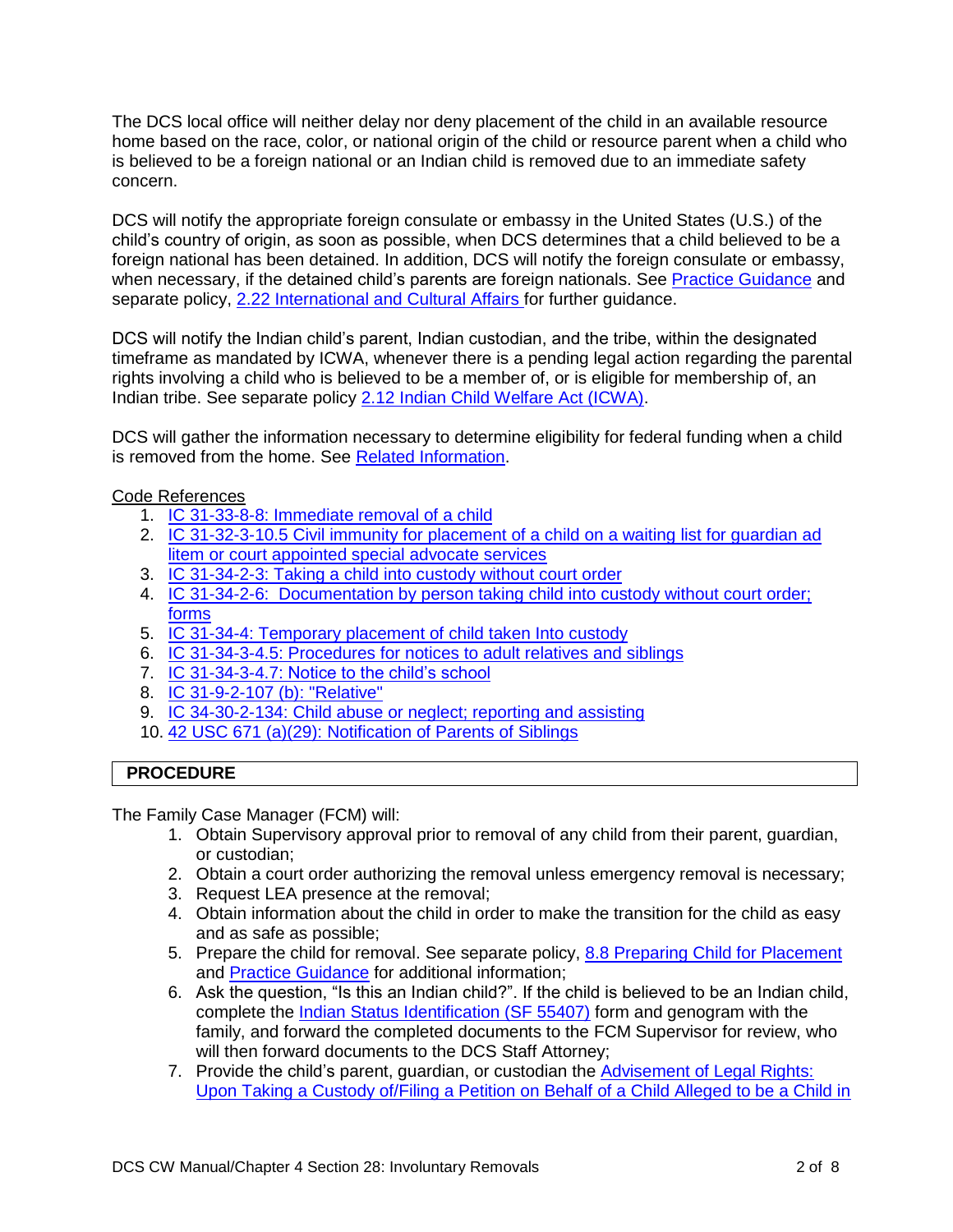[Need of Services \(SF 47114\)](https://forms.in.gov/download.aspx?id=8261) at the time of removal, or notify the parent, guardian, or custodian within two (2) hours of the child's detention, and provide him or her with the [Advisement of Legal Rights: Upon Taking a Custody of/Filing a Petition on Behalf of a](https://forms.in.gov/download.aspx?id=8261)  [Child Alleged to be a Child in Need of Services \(SF 47114\)](https://forms.in.gov/download.aspx?id=8261) if they were not present at the time of removal;

**Note**: In ICWA cases, the DCS Staff Attorney will utilize the information from the [Indian](https://forms.in.gov/Download.aspx?id=11363)  [Status Identification](https://forms.in.gov/Download.aspx?id=11363) (SF 55407) form and genogram to complete the ICWA notifications to the parent, Indian custodian, and/or Indian tribe in accordance with ICWA Guidelines.

- 8. Complete the Taking Custody of a Child Without a Verbal or Written Court Order: [Description of Circumstances](https://forms.in.gov/download.aspx?id=5599) (SF 49584) to document why the child was removed without a court order and/or without LEA presence if such extreme measures were taken;
- 9. Complete a diligent search to identify all adult relatives. See separate policy, [2.26](https://www.in.gov/dcs/files/4.0%20Diligent%20Search.pdf) [Diligent Search](https://www.in.gov/dcs/files/4.0%20Diligent%20Search.pdf) for additional guidance;

**Note:** Consider completing a Permanency and Practice Support (PPS) referral to the DCS Investigators, if assistance is needed.

- 10. Complete and send the [Notice to Relatives \(SF 55211\)](https://forms.in.gov/Download.aspx?id=11027) to the following adult relatives within 30 days of a child being removed from his or her parent, guardian, or custodian:
	- a. paternal and maternal grandparents;
	- b. aunts and uncles;
	- c. siblings of the child involved;
	- d. parent of a child's sibling if the parent has legal custody of the sibling; and
	- e. any other relatives suggested by the child or parent.
- 11. Consider the suitability of noncustodial parents, relatives, and former foster parents when securing appropriate placement for the child. See separate policies, 8.01 [Selecting a Placement Option](https://www.in.gov/dcs/files/8.01%20Selecting%20a%20Placement%20Option.pdf) and [8.09 Placing a Child in Out-of-Home Care;](https://www.in.gov/dcs/files/8.09%20Placing%20a%20Child%20in%20Out-of-Home%20Care.pdf)
- 12. Notify the child's school of his or her removal within 72 hours, and ensure the school is aware of any safety measures and/or medical interventions needed (see separate policies [8.20 Educational Services](https://www.in.gov/dcs/files/8.20%20Educational%20Services.pdf) and [8.22 School Notifications and Legal](https://www.in.gov/dcs/files/8.22%20School%20Notifications%20and%20Legal%20Settlement.pdf)  [Settlement\)](https://www.in.gov/dcs/files/8.22%20School%20Notifications%20and%20Legal%20Settlement.pdf);
- 13. Notify the DCS Central Eligibility Unit (CEU) when a child receiving benefits from the Adoption Assistance Program (AAP) or the Guardianship Assistance Program (GAP) is removed from his or her home;
- 14. Complete the [Consulate/Embassy Notification](https://forms.in.gov/download.aspx?id=12010) (SF 55676) immediately when a foreign or dual national child is detained or a foreign nationality is identified, whichever comes first, and send to the [International and Cultural Affairs \(ICA\) liaison;](https://ingov.sharepoint.com/sites/DCSPublic/Permanency/SitePages/International%20and%20Cultural%20Affairs.aspx)

**Note:** A [Consulate/Embassy Notification](https://forms.in.gov/download.aspx?id=12010) (SF 55676) must be completed for each child.

- 15. Complete the **Preliminary Inquiry (PI)** and submit it to the FCM Supervisor for review;
- 16. Staff with the DCS Staff Attorney regarding the [PI](http://www.in.gov/dcs/files/intakeofficersreport.doc) and coordinate to schedule a detention hearing;
- 17. Submit the **PI** to the DCS Staff Attorney;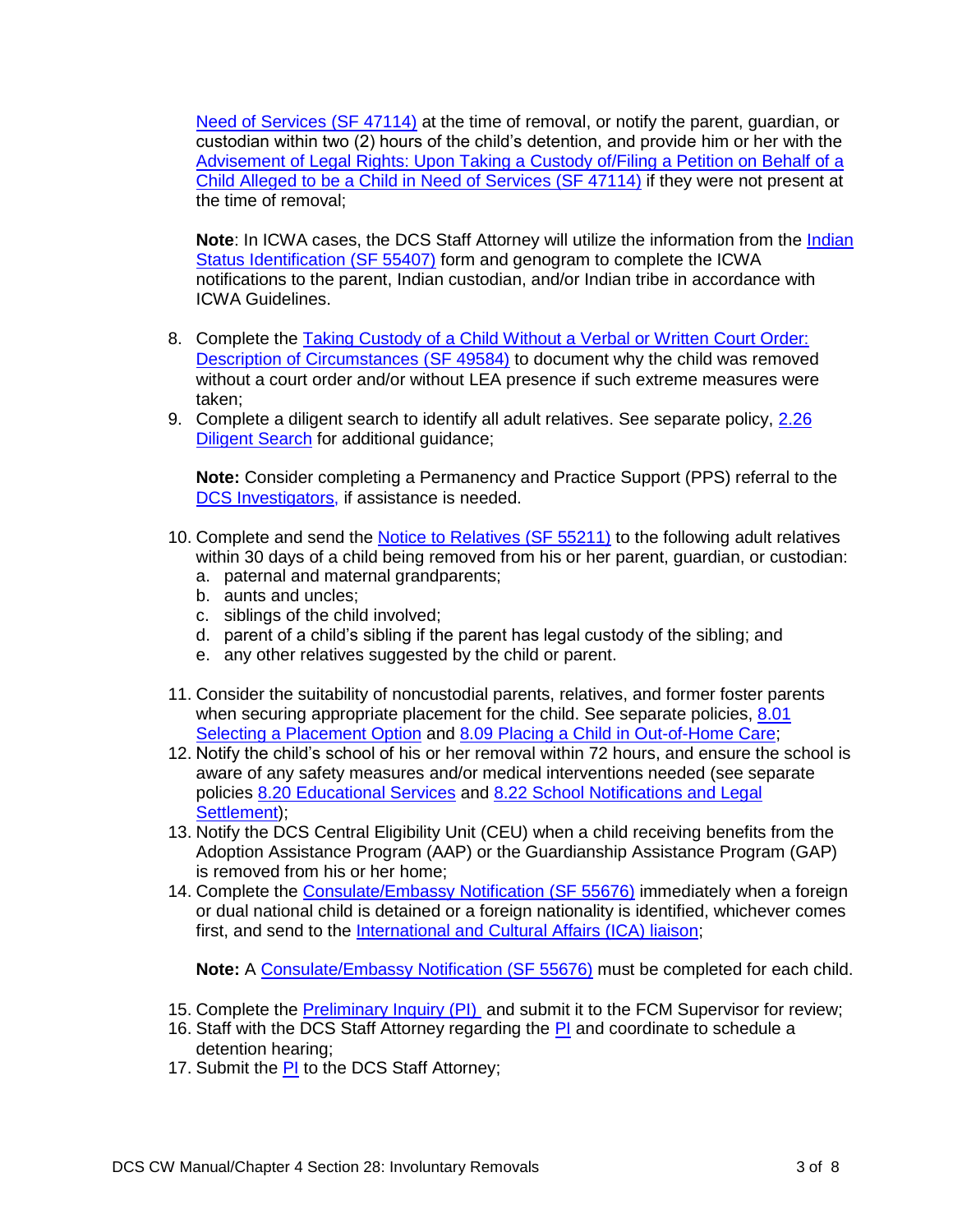- 18. Provide the parent, guardian, or custodian with advance written notification of the detention hearing using the Notice of Hearing form. Also, see notification responsibilities for ICWA in separate policy, [2.12 Indian Child Welfare Act \(ICWA\);](http://www.in.gov/dcs/files/2.12%20Indian%20Child%20Welfare%20Act%20(ICWA).pdf)
- 19. Complete the [DCS Child Support Worksheet Questionnaire Form](http://www.in.gov/dcs/files/Child_Support_Worksheet_Questionnaire_Form.pdf) and submit it to the DCS Staff Attorney. See separate policy, [2.20 Child Support Establishment;](https://www.in.gov/dcs/files/2.20%20Child%20Support%20Establishment.pdf)
- 20. Coordinate and facilitate the Child and Family Team (CFT) meeting when it has been determined the child is at imminent risk of removal. Please see separate policy, 5.7 [Child and Family Team \(CFT\) Meetings](http://www.in.gov/dcs/files/5.07%20Child%20and%20Family%20Team%20Meetings.pdf) for additional information;

**Note:** The CFT composition may look different in the assessment phase. Over time, the functioning of the team may change and other team members may be identified. See [Related Information](#page-5-0) for additional information.

- 21. Complete a Child and Adolescent Needs and Strengths (CANS) Assessment. See separate policy, 5.19 Child and Adolescent Needs and Strengths (CANS) Assessment;
- 22. Complete a Permanency and Practice Support (PPS) referral in KidTraks for ICA services if ICA needs are identified; and
- 23. Ensure all information and actions taken are documented in the case management system.

The FCM Supervisor will:

- 1. Staff with the FCM and provide supervisory approval for removal of a child when it has been determined the child cannot safely remain in the home;
- 2. Assist the FCM with any removal activities; and
- 3. Review the [PI](http://www.in.gov/dcs/files/intakeofficersreport.doc) prior to the DCS Staff Attorney screening the PI and CHINS petition;

The DCS Staff Attorney will:

- 1. Staff with the FCM and FCM Supervisor as needed, regarding the involuntary removal;
- 2. Review the [PI](http://www.in.gov/dcs/files/intakeofficersreport.doc) prior to securing a Detention Hearing;
- 3. Email or fax the [Consulate/Embassy Notification](https://forms.in.gov/download.aspx?id=12010) (SF 55676) to the ICA liaison, if applicable;
- 4. Provide the ICWA notification to the child's parent, Indian custodian, and/or Indian tribe within the mandated timeframe, and obtain confirmation of child's eligibility (or non-eligibility) for membership in a U.S. Federally Recognized tribe, if applicable;
- 5. File a request for authorization to file a CHINS petition;
- 6. Prepare a CHINS petition and file upon receipt of authorization to file from the court;
- 7. Ensure a motion is filed timely for a detention hearing. See separate policy, [6.1](http://www.in.gov/dcs/files/6.01%20Detention%20Hearing.pdf)  [Detention Hearing](http://www.in.gov/dcs/files/6.01%20Detention%20Hearing.pdf) for additional information; and
- 8. Ensure required language regarding Contrary to the Welfare/Best Interests of the child, Reasonable Efforts to Prevent Placement, and Placement and Care Responsibility to DCS or Active Efforts for ICWA cases is included in the Detention/Initial court order. See [Related Information](#page-5-0) for additional guidance.

The ICA Liaison will:

- 1. Send the [Consulate/Embassy Notification](https://forms.in.gov/download.aspx?id=12010) (SF 55676) to the appropriate consulate or embassy of the child's country of origin, if applicable; and
- 2. Serve as the liaison for DCS and each respective consulate or embassy in sharing information as allowed by law.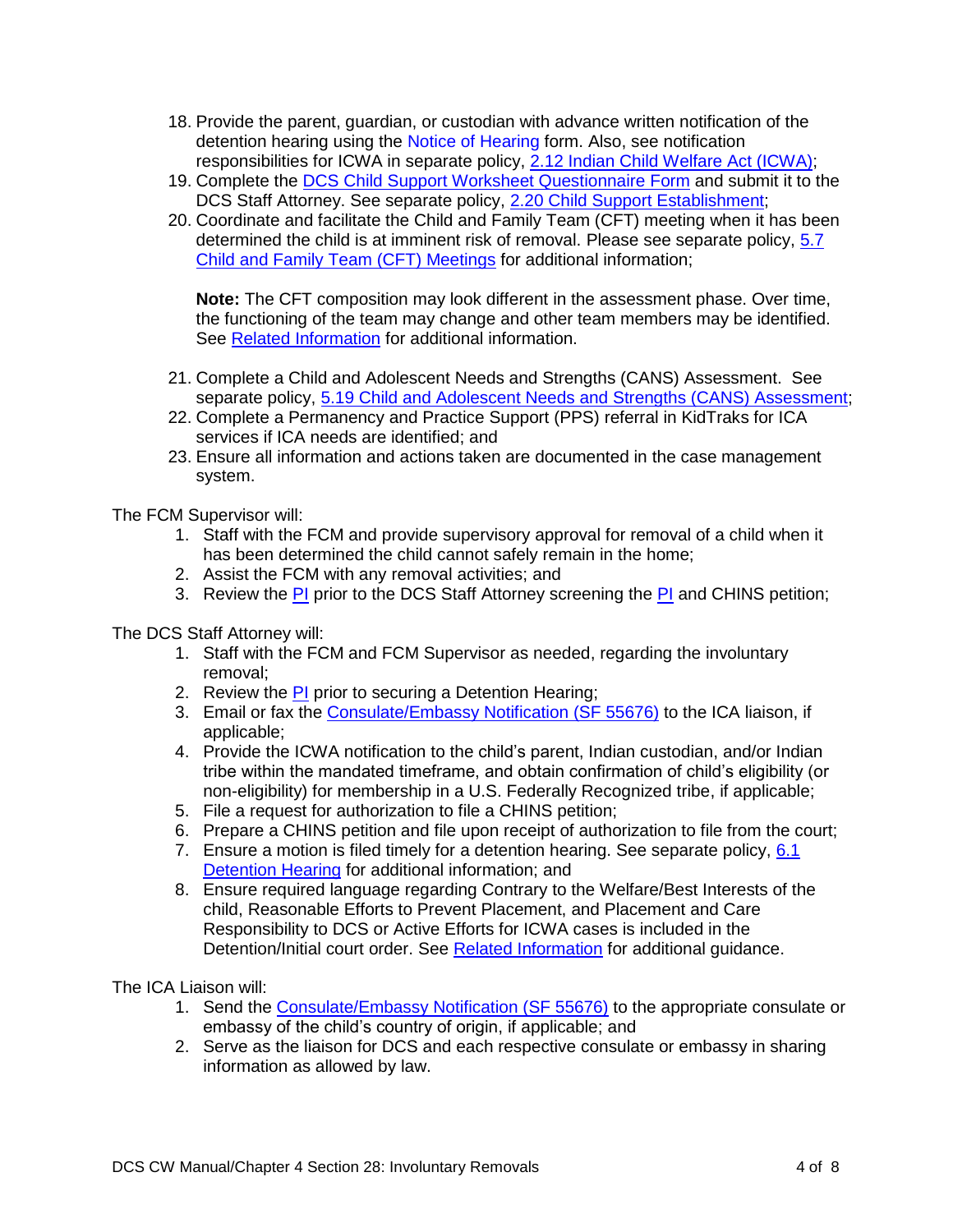# <span id="page-4-0"></span>**PRACTICE GUIDANCE**

## **Exploring Placement Options with the CFT**

CFT members may aid in identifying the least restrictive and most appropriate placement option by providing information about non-custodial parents, appropriate relatives, and/or absent parents, as well as, by discussing priorities such as proximity of placement and placement of siblings.

# **CFT Process During Assessment Phase**

During the assessment phase, the CFT may have a unique composition. The following should be considered when developing the CFT during the assessment phase:

- 1. **A lengthy prep is not necessarily required when utilizing the CFT process during the assessment phase.** During the assessment phase, FCMs are gathering the same information that is covered during the "prep" for the CFT process. It is important to realize that the CFT process utilizes all of the basic Teaming, Engaging, Assessing, Planning, and Intervening (TEAPI) skills that each FCM has learned.
- 2. **Some families may identify a limited support system during the assessment phase.** As a result there may only be 2-3 individuals at the meeting in addition to the representatives from DCS. In these situations, DCS may engage and team with the family to identify a goal of expanding their informal support system, which would increase the CFT's membership. The key is to have a CFT composed of key individuals that may support the family after DCS involvement ends. DCS should always ask the question, "Is this an Indian Child?"
- 3. **The format of the CFT may look different in the assessment phase.** These meetings may lack the formality of the CFT meetings held later in the case. The focus of the meeting will be the same: the creation of a functioning CFT that may support the family so that well-informed decisions may be made to ensure the safety and wellbeing of the child involved.

# **Preparing the Child for Removal**

Prepare the child for separation and placement, as age and developmentally appropriate, by:

- 1. Helping the child talk about his or her feelings and concerns, and do not minimize the child's feelings;
- 2. Accepting the feelings of the child;
- 3. Answering questions in a way the child comprehends;
- 4. Refraining from providing the child with false information. It is better to say, "I don't know" than to provide false information. Do not say "everything will be fine";
- 5. Have a discussion with the child to determine his or her understanding of the removal and placement. Ask the child to explain in his or her own words;
- 6. Eliciting the parent or guardian's help in giving permission to the child to leave and assuring the child of their continued love;
- 7. Taking familiar objects (e.g., clothes; toys; bottles; cups; music; and photos of the parent, guardian, or custodian) unless the home is the site of a contaminating controlled substance. See [Indiana Drug Endangered Child Response Protocol;](http://www.in.gov/dcs/files/IN_DECResponseProtocol.pdf)
- 8. Giving the child permission to miss his or her family; and
- 9. Providing for physical, emotional, and cultural comfort. See policy [8.8 Preparing Child](http://www.in.gov/dcs/files/8.08%20Preparing%20Child%20for%20Placement.pdf)  [for Placement](http://www.in.gov/dcs/files/8.08%20Preparing%20Child%20for%20Placement.pdf) for additional information.

### **Adoption and Foster Care Analysis and Reporting System (AFCARS)**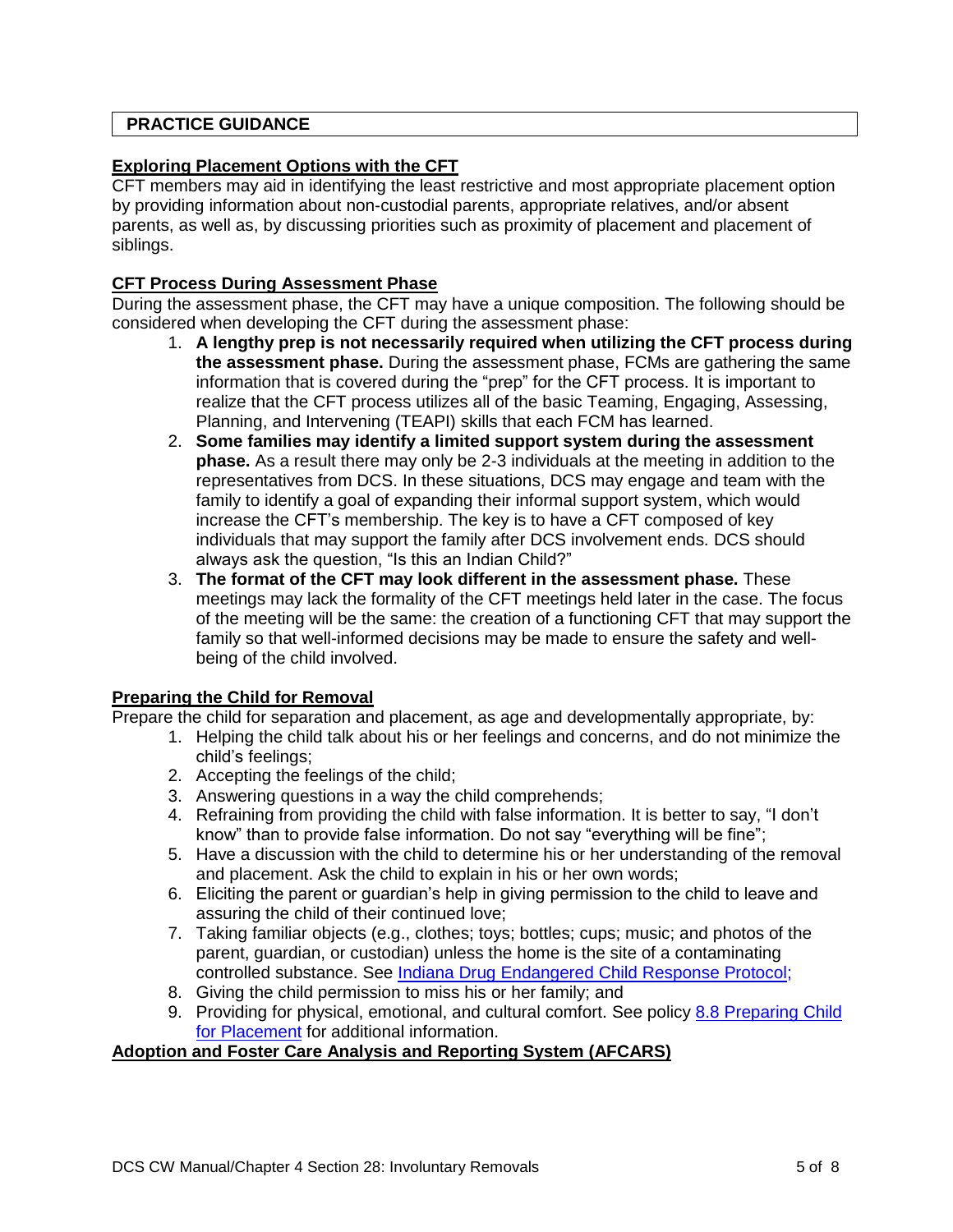AFCARS requires that every child who is removed from the child's home must be reported in the system. If a child is removed from his or her home more than 24 hours, the case needs to be entered in the case management system.

### **Completing the Notification to Consulate or Embassy**

When completing the [Consulate/Embassy Notification](https://forms.in.gov/download.aspx?id=12010) (SF 55676), it is imperative to have accurate information. The form should reflect if the information is unknown. FCMs should not submit a [Consulate/Embassy Notification](https://forms.in.gov/download.aspx?id=12010) (SF 55676) with an assumed place of birth. If the place of birth is unknown, try to obtain the information by:

- 1. Reviewing the child's birth certificate;
- 2. Asking the parent to which country was the absent parent, guardian, or custodian deported;
- 3. Contacting known relatives; and/or
- 4. Reviewing any identification paperwork obtained.

Do not contact Immigration and Customs Enforcement (ICE) to obtain this information.

FCMs should attach copies of any case documents (e.g., court orders, identification documents, and paternity orders) and any additional contact information they may have received when submitting the [Consulate/Embassy Notification \(SF 55676\).](https://forms.in.gov/download.aspx?id=12010)

#### **ICA Resources**

ICA resources, such as documents and information about services provided by ICA, are available on the [Permanency and Practice Support Sharepoint.](https://ingov.sharepoint.com/sites/DCSPublic/Permanency/SitePages/Home.aspx) The [Permanency and Practice Support](https://ingov.sharepoint.com/sites/DCSPublic/Permanency/SitePages/Home.aspx)  [SharePoint](https://ingov.sharepoint.com/sites/DCSPublic/Permanency/SitePages/Home.aspx) contains information to help improve services to multicultural populations and families (e.g., immigrant; tribal; sensory-impaired; Lesbian, Gay, Bi-Sexual, Transgender, Questioning [LGBTQ]; and military) by honoring the diversity of cultures and perspectives constituting the Indiana child welfare population. An email inbox is available to obtain guidance from an ICA liaison; emails may be sent to [Internationalandculturalaffairs@dcs.in.gov.](mailto:Internationalandculturalaffairs@dcs.in.gov) An example of a question that may be sent to the email inbox includes a question regarding service providers for interpreter services. Emergency situations that require immediate attention, such as a safety concern, should not be emailed to the inbox. In emergency situations, FCMs may email the ICA liaison directly and expect a response by the following day.

### **FORMS AND TOOLS**

- 1. [Taking Custody of a Child Without a Verbal or Written Court Order: Description of](https://forms.in.gov/download.aspx?id=5599)  [Circumstances \(SF 49584\)](https://forms.in.gov/download.aspx?id=5599)
- 2. Advisement of Legal Rights: Upon Taking a Custody of/Filing a Petition on Behalf of a [Child Alleged to be a Child in Need of Services \(SF 47114\)](https://forms.in.gov/download.aspx?id=8261)
- 3. Notice of Hearing Available in the [Juvenile Justice Benchbook: Child in Need of Services](http://www.in.gov/judiciary/center/2643.htm)
- 4. [Notice to Relatives](https://forms.in.gov/download.aspx?id=11027) (SF 55211)
- 5. [Consulate/Embassy Notification](https://forms.in.gov/Download.aspx?id=12010) (SF 55676)
- 6. [DCS Child Support Worksheet Questionnaire Form](http://www.in.gov/dcs/files/Child_Support_Worksheet_Questionnaire_Form.pdf)
- 7. [Title IV-E and Title IV-A/EA Information \(SF55435\)](https://forms.in.gov/Download.aspx?id=11506)
- 8. Preliminary Inquiry– available in the case management
- 9. [Indian Status Identification](https://forms.in.gov/Download.aspx?id=11363) (SF 55407)

#### <span id="page-5-0"></span>**RELATED INFORMATION**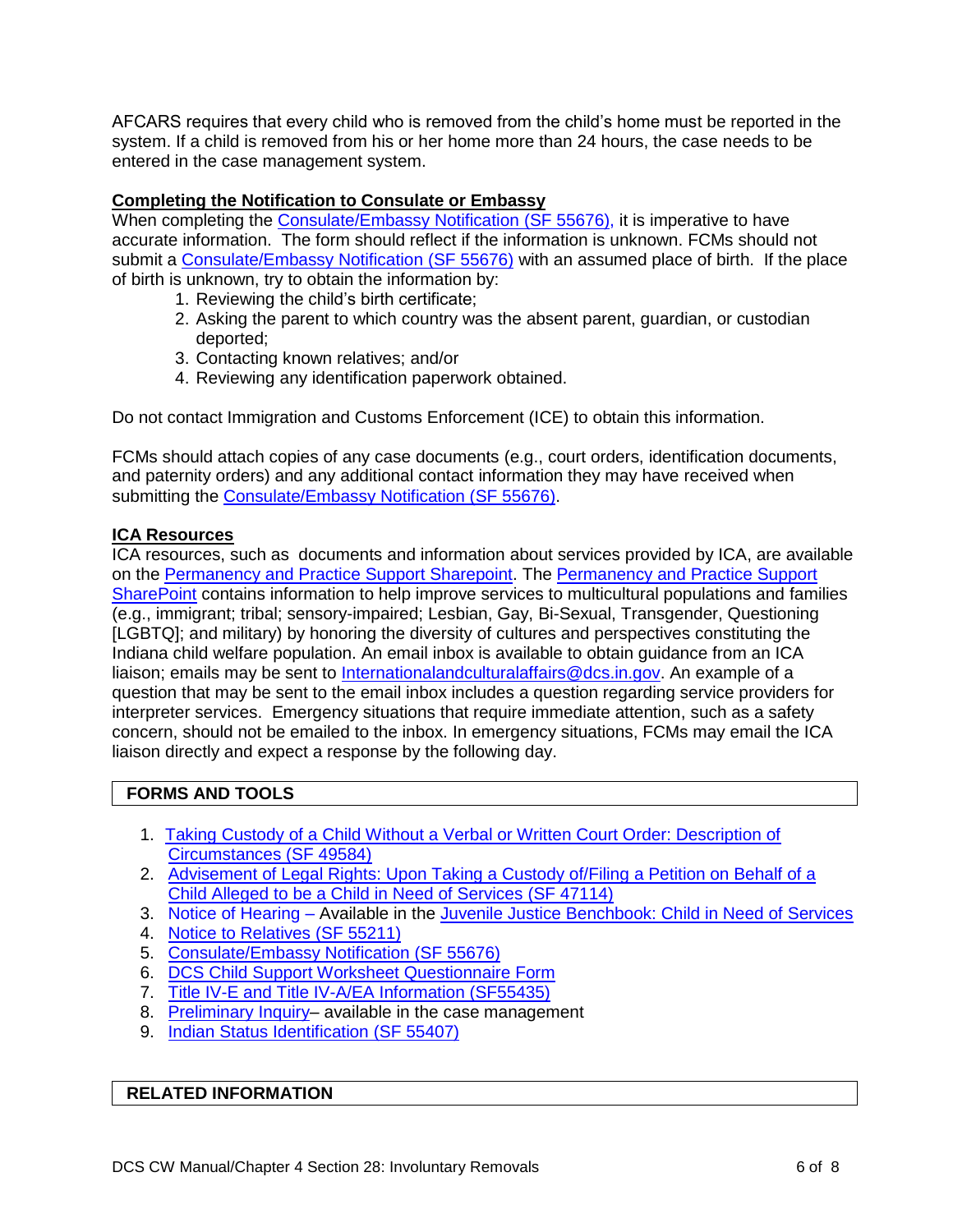# **Sibling**

A sibling is defined as:

- 1. A brother or sister by blood, half blood, adoption or step-sibling; and
- 2. Any other individual who would be considered a sibling if parental rights had not been terminated.

## **Active Efforts for ICWA**

According to the Bureau of Indian Affairs (BIA) ICWA Guidelines, Active Efforts are intended primarily to maintain and reunite an Indian child with his or her family or tribal community and constitute more than reasonable efforts as required by Title IV-E of the Social Security Act (42 U.S.C. 671(a)(15)). Active efforts must be tailored to each child and family within each ICWA case and may include additional efforts by the agency working with the child and family. Additional examples of *Active Efforts* are listed on pages 40-42, in the [Guidelines for Implementing the](https://www.bia.gov/sites/bia.gov/files/assets/bia/ois/pdf/idc2-056831.pdf)  [Indian Child Welfare Act.](https://www.bia.gov/sites/bia.gov/files/assets/bia/ois/pdf/idc2-056831.pdf)

**Note**: The examples of active efforts provided in the ICWA regulations reflect best practices in the field of Indian child welfare, but are not meant to be an exhaustive list.

The State agency should take an active role in connecting the parent or Indian Custodian with substantive services and resources. Culturally appropriate services in the child welfare context may include: trauma-informed therapy that incorporates best practices in addressing Native American historical and intergenerational trauma and/or pastoral counseling that incorporates a Native American holistic approach and focus on spirituality.

## **Title IV-E Eligibility Program**

A Title IV-E eligibility determination must be completed for every child that enters out-of-home care each time an out-of-home care episode begins. Title IV-E Eligibility is based on several factors, including information gathered at the time of a child's removal. Please review [Chapter 15](https://www.in.gov/dcs/3505.htm)  [Title IV-E Eligibility](https://www.in.gov/dcs/3505.htm) for additional information about the documentation needed for Title IV-E eligibility determinations for federal funding (e.g., 15.1 Title IV-E Foster Care (Overview). This program helps to cover the costs of the child's out-of-home care and DCS' administrative expenditures.

**Note:** See separate policy, [2.12 Indian Child Welfare Act \(ICWA\)](http://www.in.gov/dcs/files/2.12%20Indian%20Child%20Welfare%20Act%20(ICWA).pdf) for information regarding IV-E involvement, when the child is an Indian Child .

# **Foreign National**

A foreign national is any person (adult or child) who is born outside of the U.S. and has not become a U.S. citizen.

### **Vienna Convention**

In compliance with the provisions of the Vienna Convention, DCS will contact the appropriate foreign consulate or embassy in the U.S. as soon as possible after the detention of a foreign national child.

### **Memorandum of Understanding (MOU) with the Mexican Consulates**